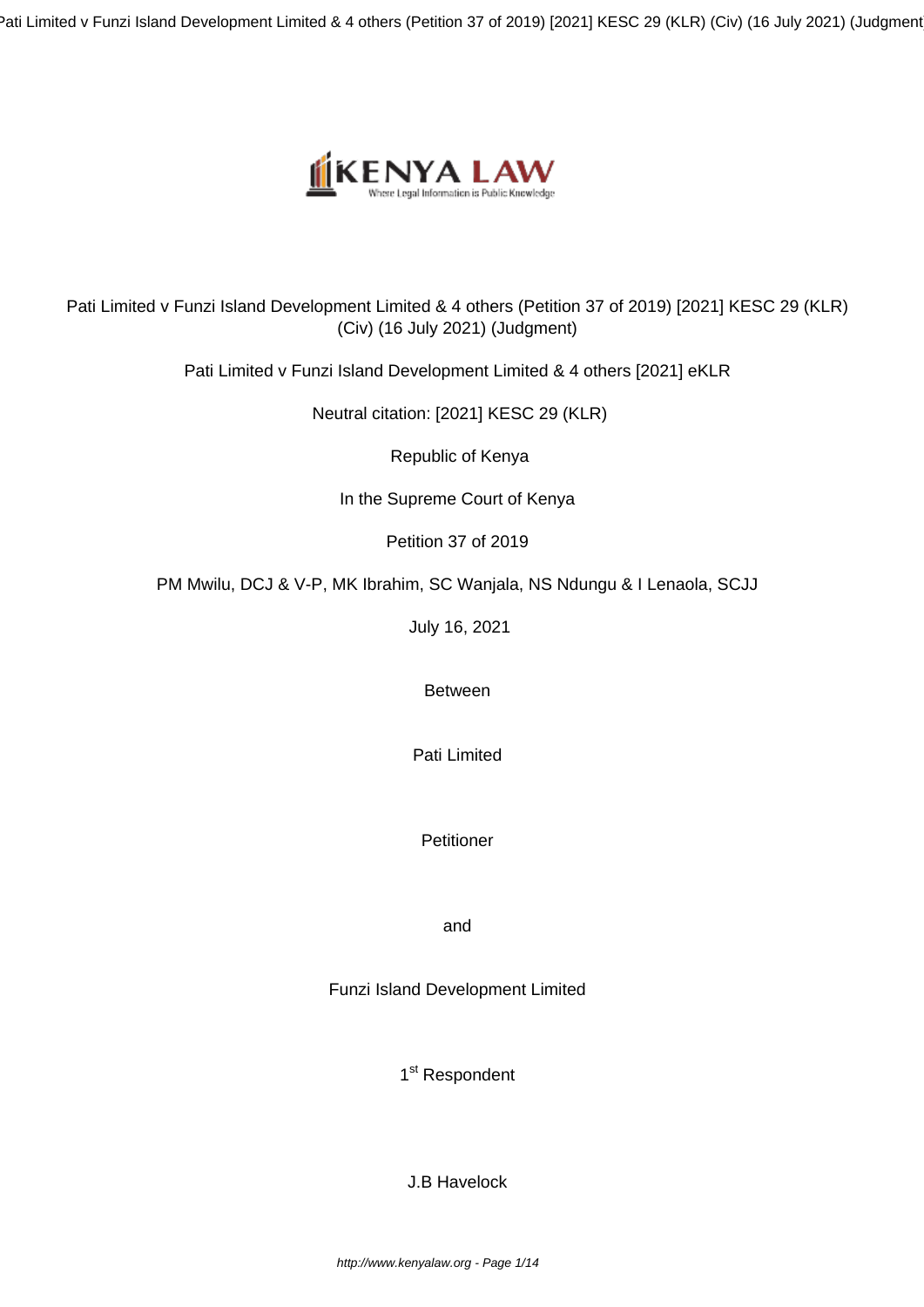2<sup>nd</sup> Respondent

M.E Havelock

3<sup>rd</sup> Respondent

County Council of Kwale

4<sup>th</sup> Respondent

Commissioner of Lands

5<sup>th</sup> Respondent

(Being an appeal from the Judgment of the Court of Appeal of Kenya (Githinji, Karanja & Maraga, JJ.A) sitting in Nairobi delivered on the 27th day of February 2014 in Nairobi Civil Appeal No. 252 of 2005)

**Judgment** 

A. Introduction

1.This is a Petition of Appeal dated 3rd September, 2019 and filed on 5th September, 2019 pursuant to its admittance as one involving a matter of general public importance under Articles 163(4)(b) and 163 (5) of [the Constitution.](http://kenyalaw.org:8181/exist/kenyalex/actview.xql"actid=Const2010) The Appellant is challenging the entire Judgment and Orders of the Court of Appeal (Githinji, Karanja & Maraga, JJ.A) at Nairobi in Civil Appeal No. 252 of 2005 delivered on the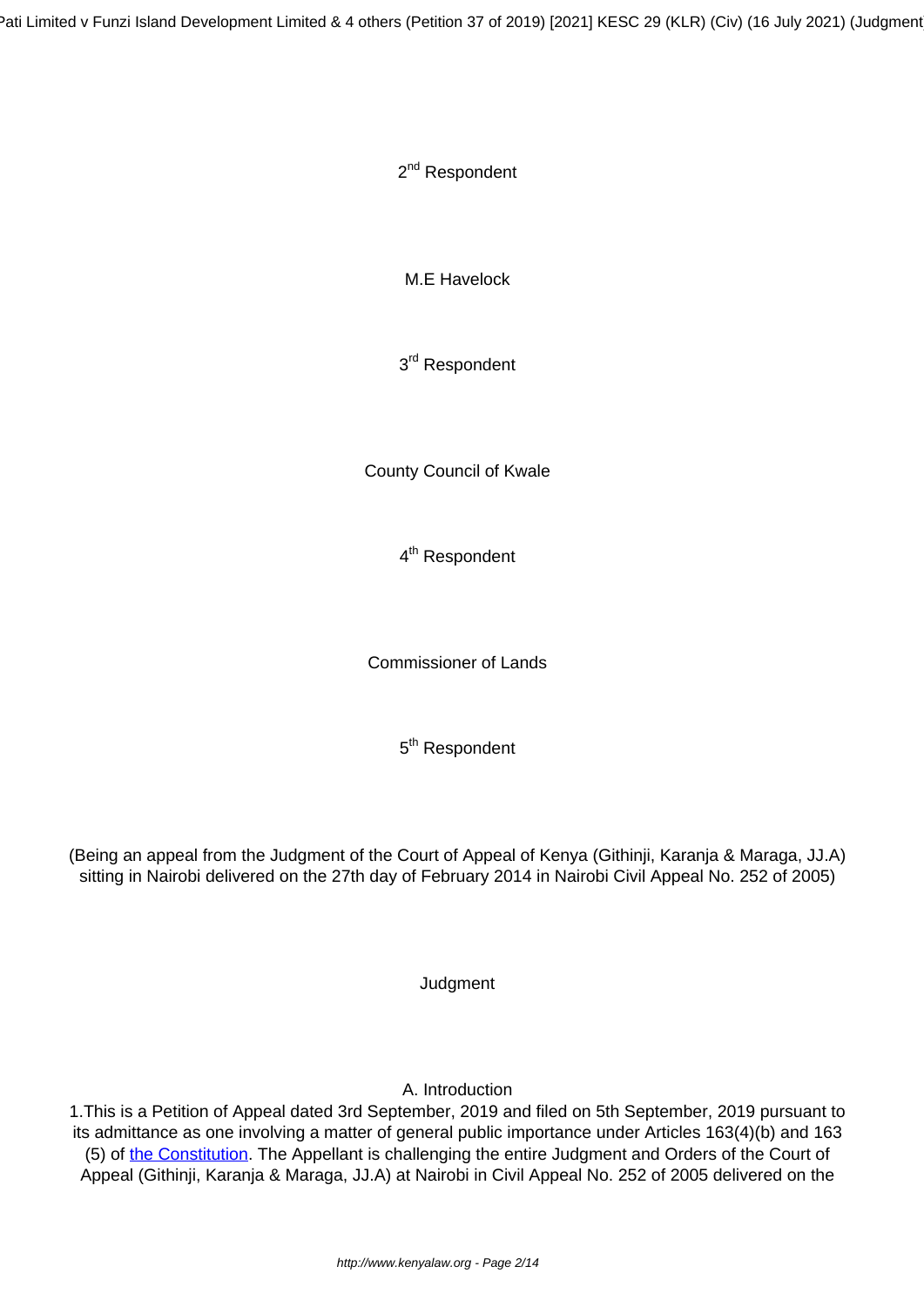27th day of February 2014. In certifying the Appeal as one involving a matter of general public importance, in Supreme Court Civil Application No. 4 of 2015, Pati Limited v. Funzi Island Development Limited & 4 Others [2019] eKLR; this Court (Mwilu,DCJ & VP, Ibrahim, Wanjala, Njoki & Lenaola SCJJ); stated:"(41)…. Consequently, in this matter, duly guided by the issues that the Court of Appeal considered and for pragmatism, we certify the following as the issue of general public importance which this Court should consider in the intended appeal:"Whether the land subject matter of this suit was initially Trust Land, a public beach or a mangrove forest protected under the Forest Act; and if it was Trust Land and or public land, it was properly, regularly and legally allocated to Hon. Mwamzandi who later re-allocated it to Pati Limited, the Appellant herein."

#### **B. Background**

(i) At the High Court

2.The genesis of this appeal can be traced to a Judicial Review Miscellaneous Application No. 272 of 1994 filed in the High Court and brought under the provisions of Order 53 [Civil Procedure Act Rules](http://kenyalaw.org:8181/exist/kenyalex/sublegview.xql"subleg=CAP.%2021); 2010 and the Forest Act Section 4 Cap. 385, Laws of Kenya. The dispute arose consequent upon the allocation by the Commissioner of Lands, for and on behalf of the County Council of Kwale of the piece of land known as LR. No. 20247 comprised in Grant registered as No. CR 106 (the suit land) to Pati Limited, (the Appellant herein and an interested party before the High Court), which the 1st to 3rd Respondents contended was forest and/or public land. On learning of the allocation, the 1st to 3rd Respondents filed the said Judicial Review Application seeking the following Orders:1.That the Gazette Notice No. 3831 dated 24.6.1994 setting apart Land on Funzi Island and letter dated 27.7.1994 addressed to interested party Pati Limited relating to the allotment of un-surveyed Plot 0.1. ha for the purpose of boat landing base issued by the Commissioner of Lands be quashed and or set aside being null and void.2.That the grant issued CR106 under Registration of Titles Act to Pati Limitedby respondents be quashed and or set aside as being null and void.3.That Pati Limited, its employees, servants and agents be prohibited from having any dealings whatsoever, or carry out any development, or occupation entry upon or any access or otherwise on the said land on Funzi Island.4.That the costs of and incidental to this application be the applicants' and be paid by the respondents.

3.The main contention by the Respondents in the Judicial Review proceedings, was that the original piece of land set apart under Section 7 of the Trust Land Act Cap. 288, and allocated to Pati Limited, was at all material times forest land as opposed to Trust Land. They submitted that under Section 4(2) of the Forests Act Cap. 385, the Minister is supposed to declare the boundaries and size of such forest areas after publishing a 28 days' Notice. They further submitted that under the Forest Act Proclamation No. 44/32 and Legal Notice no. 174 of 1964, the suit land had already been declared as a "Forest Area". It was the Respondent's argument that once the suit land had been declared forest land, it was no longer available for allocation unless it had ceased to be such. They submitted that the allotment and consequent title to Pati Ltd was null and void.

4.On their part, the 4th and 5th Respondents (also the respondents at the High Court) argued that the suit land was Trust Land. They submitted that the Letter of Allotment clearly indicated that the suit land had been set apart for use and occupation under Section 117 (c) of the retired Constitution. They further argued that all legal procedures required under the Trust Land Act had been complied with prior to the allotment of the plot and issue of grant to the Appellant. The Respondents also submitted that the suit land was not forest land, as no evidence had been led to support its status as such.

5.The Appellant agreed with the 4th and 5th Respondents, adding that, the 1st to 3rd Respondents had no *locus standi* in the matter, since they did not fall under Section 117 (4) of the retired Constitution.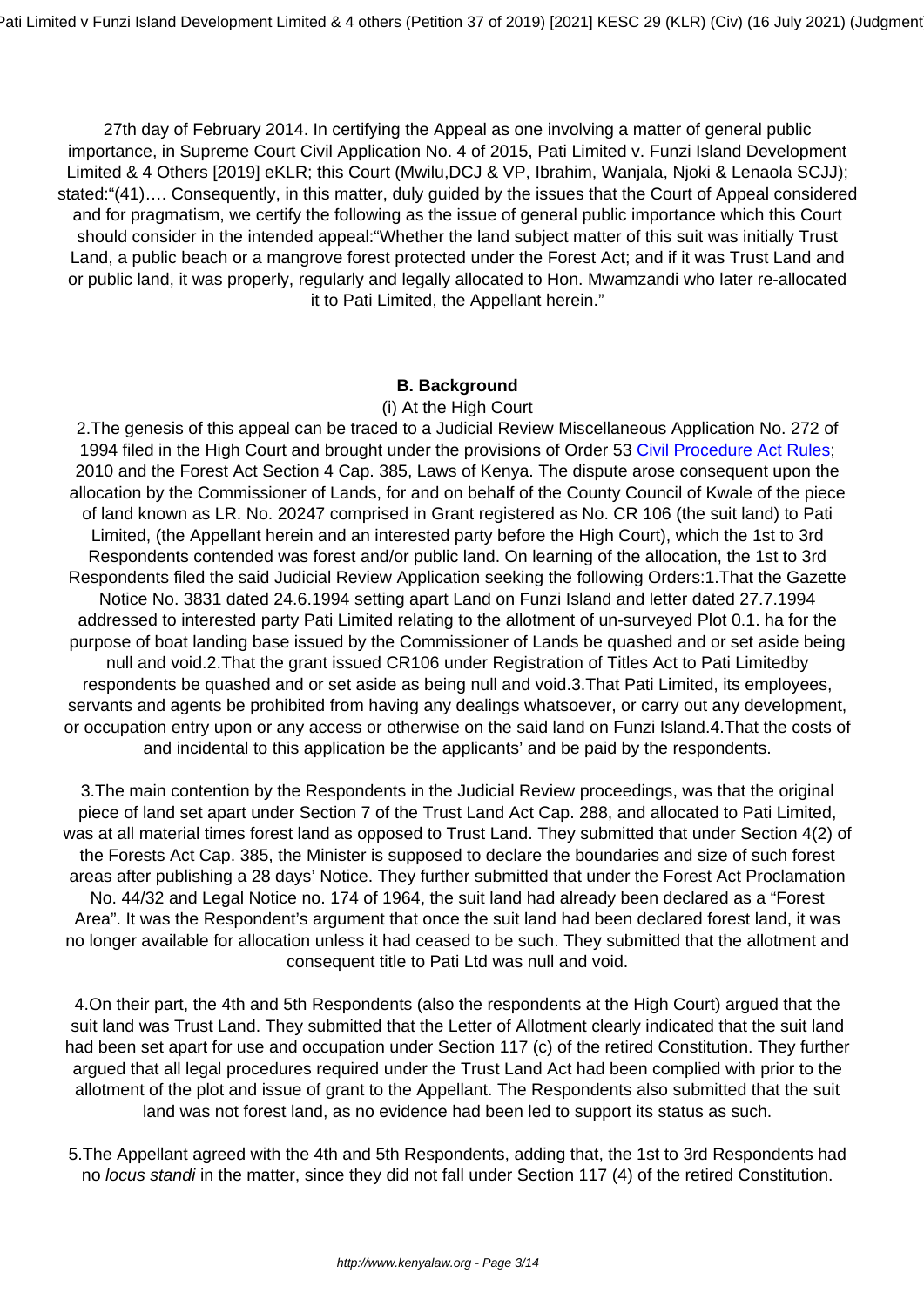6.The Court framed two issues for determination; Whether the land in dispute was trust land under [the](http://kenyalaw.org:8181/exist/kenyalex/actview.xql"actid=Const2010) [Constitution](http://kenyalaw.org:8181/exist/kenyalex/actview.xql"actid=Const2010) and the Trust Land Act; and whether it was forest land falling under the provisions of Forest Land Act. In a judgement delivered on 14th October 2004, the High Court, (Khaminwa, J ), declined to issue the orders sought and dismissed the Application with costs. Regarding the issue as to whether the suit land was forest land, falling under the provisions of the Forest Land Act, the Court opined that no conclusive evidence been tendered in support of such claim. The court held that Proclamation No. 44/32 and Legal Notice no. 174 of 1964 referred to by the 1st to 3rd Respondents, was not adduced in evidence.It was the learned Judge's view that the 1st to 3rd Respondents, had not made any effort to prove that, the land in dispute was forest land under the provisions of the Forest Land Act.

7.The High Court held that the land had been legally transferred and hence dismissed the suit.

## (ii) At the Court of Appeal

8.Aggrieved and dissatisfied with the entire Judgment and directions of the High Court, the 1st, 2nd and 3rd Respondents filed an appeal to the Court of Appeal on several grounds. Subsequently the appellate Court condensed the grounds of appeal into the following: whether:(i)The Judge erred in holding that the Appellants had no locus standi in the matters as it is only the Minister in charge of forests that could challenge the allocation of the suit land to Pati Limited;(ii)The Judge erred in finding that the suit land was Trust Land and not forest or beach land;(iii)That even if the suit land was Trust Land, the judge erred in finding that it had properly been set aside and allocated to Pati Limited, a private developer.

9.To determine the appeal, the Appellate Court framed three issues for determination namely: whether or not the applicants have locus standi in the matter; whether or not the suit land was initially Trust Land, a public beach or a mangrove forest protected under the Forest Act; and If it was Trust Land, whether or not the Council had authority to and did properly and regularly alienate it to one, Hon. Mwamzandi at whose request it later re-allocated it to Pati Limited.

10.In its Judgement delivered on 27th February 2014, the Court of Appeal (Maraga, Karanja & Githinji, JJ.A) unanimously allowed the appeal and granted an Order quashing the allocation of the suit land to Hon. Mwamzandi and later to the Appellant. It also quashed the letter of allotment dated 27th July 1994 as well as the Grant No. 106 relating to L.R 20247.

11.The three learned Justices wrote their Judgments separately. Maraga, JA (as he then was) found that the suit land was forest land, while on the second issue, the Judge held that the suit land was neither trust land, nor had it been properly allocated. His reasoning was that by dint of Proclamation No. 44 of 1932, as restated by Legal Notice No. 174 of 1964, the suit land was forestland. He observed that such land could only have ceased to be forestland pursuant to Section 4(1)(a) of the Forests Act Cap 385, of the Laws of Kenya, which requires the Minister in charge of forests to make a declaration to that effect. He clarified that by Legal Notice No. 174, the Minister for Natural Resources, after consultation with the National Forest Authority, declared as forest area, inter alia, "Those pieces of land approximately 111, 366 acres, situated between the high and low water-mark on the coast of Kenya, which were declared to be forest areas by Proclamation No. 44 of 1932." The Judge added that it was conceded by the Appellant's managing director in paragraph 13 of his Affidavit sworn on 13th January 1995, that the suit land always became completely submerged at high tides two times a year. The learned Judge concluded that from this concession, and as stated in Legal Notice No. 174 of 1964, the suit land was situated between the high and low water mark on the coast of Kenya.

12.Recalling Proclamation No. 44 of 1932, to the effect that the "Islands adjacent to the Coast from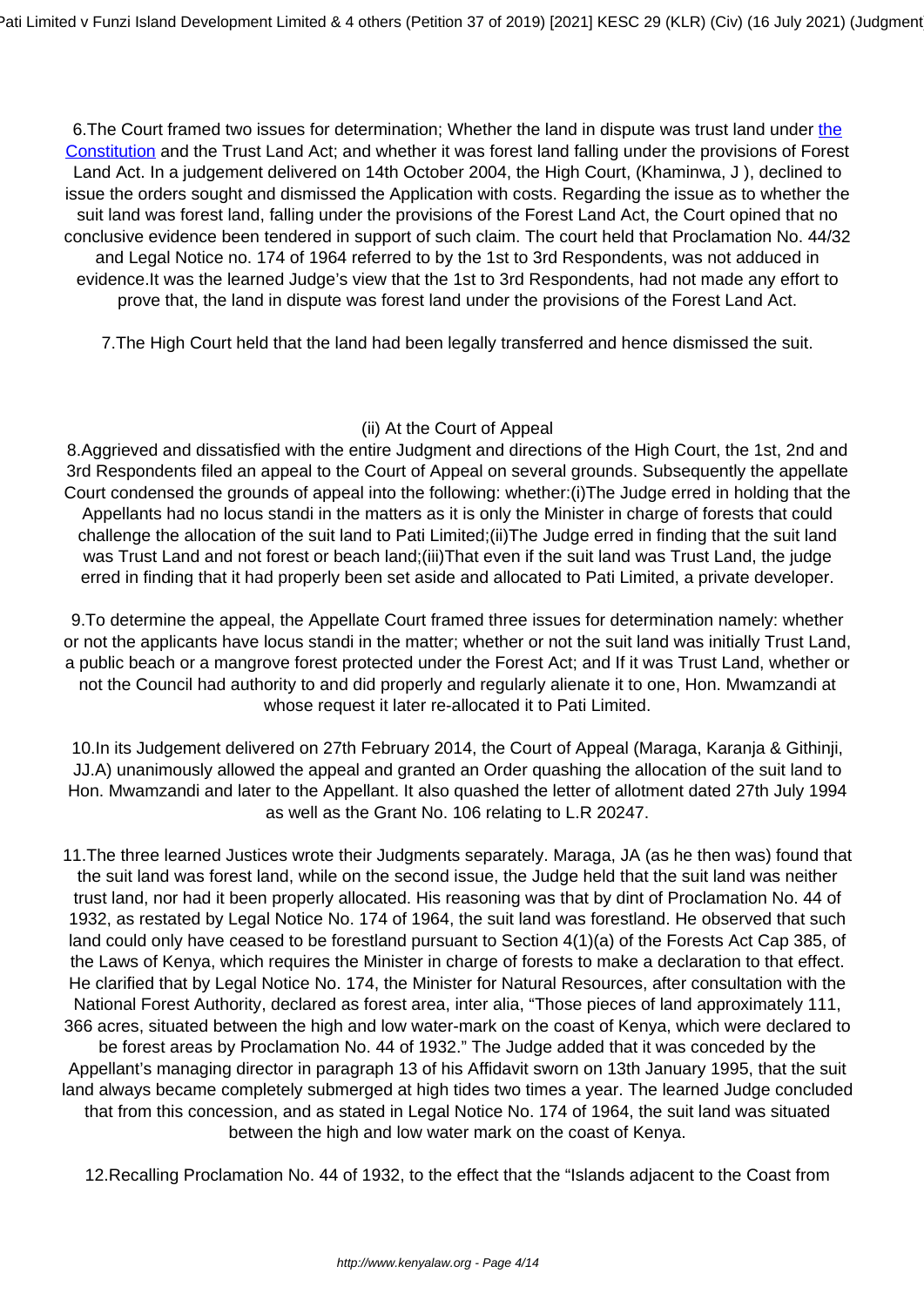Chale point in the North to the boundary of the Trust Territory of Tanganyika in the South: Provided that any areas that lie within the foregoing boundaries which may have been, or may be, declared private property under the Land Titles Ordinance, or which are subject to grants from the Crown, are excluded from forest reserve" the Judge concluded that from this proviso, there was no dispute that the suit land fell within the area covered by that Proclamation.

13.In agreeing with Judge Maraga, Githinji J.A, held that the suit land was not trust land, for had it been trust land, it would have been adjudicated together with Funzi Island in the 1990s. The learned Judge concluded that the land was part of the foreshore which, in terms of the provisions of Section 102 of the Crown Lands Ordinance Chapter 155 of Laws of Kenya, 1948 as read with Section 82 of [Government](http://www.kenyalaw.org/kl/fileadmin/pdfdownloads/Acts/GovernmentLandsActCap280.pdf) [Lands Act](http://www.kenyalaw.org/kl/fileadmin/pdfdownloads/Acts/GovernmentLandsActCap280.pdf) (Cap 280) of the Laws of Kenya, was not available for allocation to private entities or individuals. In conclusion, the learned Judge observed that following the promulgation of [the Constitution](http://kenyalaw.org:8181/exist/kenyalex/actview.xql"actid=Const2010) of Kenya 2010, by dint of Article 62(1)(c) thereof, all land between high and low water marks (foreshore) is public land. Finally, the learned Judge held that the suit land was part of the mangrove swamp forest reserve as described in Proclamation No. 44 of 1932.

14.Karanja J.A agreed entirely with her colleagues' findings of fact, analysis of the legal issues arising from the appeal, and conclusions.

#### (iii) At the Supreme Court

15.The appellants moved this court, citing twelve (12) broad grounds of Appeal; namely that the learned Judges erred:(i)In concluding that one does not need to go to foreign countries to see that public beaches are public property before ascertaining whether the suit property was either a public breach or trust land;(ii)In concluding that the high and low watermarks (ordinary tides) on the Island adjacent to the Coast included the Appellant's disputed parcel of land, when evidence provided, this property does not fall within those limits as defined;(iii)In concluding that the subject land fell within a protected mangrove forest, when it is not;(iv)In holding that the subject land fell within a mangrove forest on the basis of the bare affidavit evidence of one Charles Kariuki, and without any cogent proven evidence in support;(v)In concluding that to present **Forest Act No 7 of 2005** reintroduced the omitted proclamation of forest areas into the present law, when it had held that the proclamation of forests by a minister under section 4 of the repealed Forest Act (Cap 385) were omitted from the schedule in that subsidiary legislation;(vi)In reintroducing and applying both [the](http://kenyalaw.org:8181/exist/kenyalex/actview.xql"actid=Const2010) provisions of the **[Forest Act](http://kenyalaw.org/kl/fileadmin/pdfdownloads/Acts/ForestsAct_No7of2005.pdf)**, 2005 and Article 62(1)(c) of the [Constitution,](http://kenyalaw.org:8181/exist/kenyalex/actview.xql"actid=Const2010) 2010 in resolving the dispute before, it in a litigation commenced in 1994, when none of these laws were in force;(vii)In applying the provisions of the repealed Sections of the Forest Act (Cap 385) without considering that the in the schedules of the repealed Act, proclamations of forest areas were completely omitted as held by Githinji J, creating disharmony and conflicting findings which lead to the conclusion that the suit land was a forest area at the time of alienation when indeed it was not;(viii)In visiting the suit property and recording its observations when the same had been done by the trial court and subsequently in dismissing the finding of the trial court that the suit land was a loose description of an Island which was not part of the Funzi Island;(ix)In concluding that the suit land was not trust land and in holding that the procedure followed in privatizing the suit land was a nullity; $(x)$ In proceeding as a matter of law, to conclude that the suit land was not trust land despite correctly referring to the Trustland Ordinance 1962, revised edition and correctly concluding the definition of trust lands set out therein;(xi)In concluding that even if the suit land was trust land, the same had been erroneously alienated;(xii)In failing to consider and evaluate all the evidence tabled before the trial court, especially which confirmed that the suit land was properly alienated, allotted and registered in the name of the Appellant; and(xiii)In failing to correctly apply the provisions of the repealed Constitution, the Trustland Act and the [Land](http://www.kenyalaw.org:8181/exist/kenyalex/actview.xql"actid=CAP.%20302) [Control Act,](http://www.kenyalaw.org:8181/exist/kenyalex/actview.xql"actid=CAP.%20302) which are laws that applied at the time of the impugned transaction.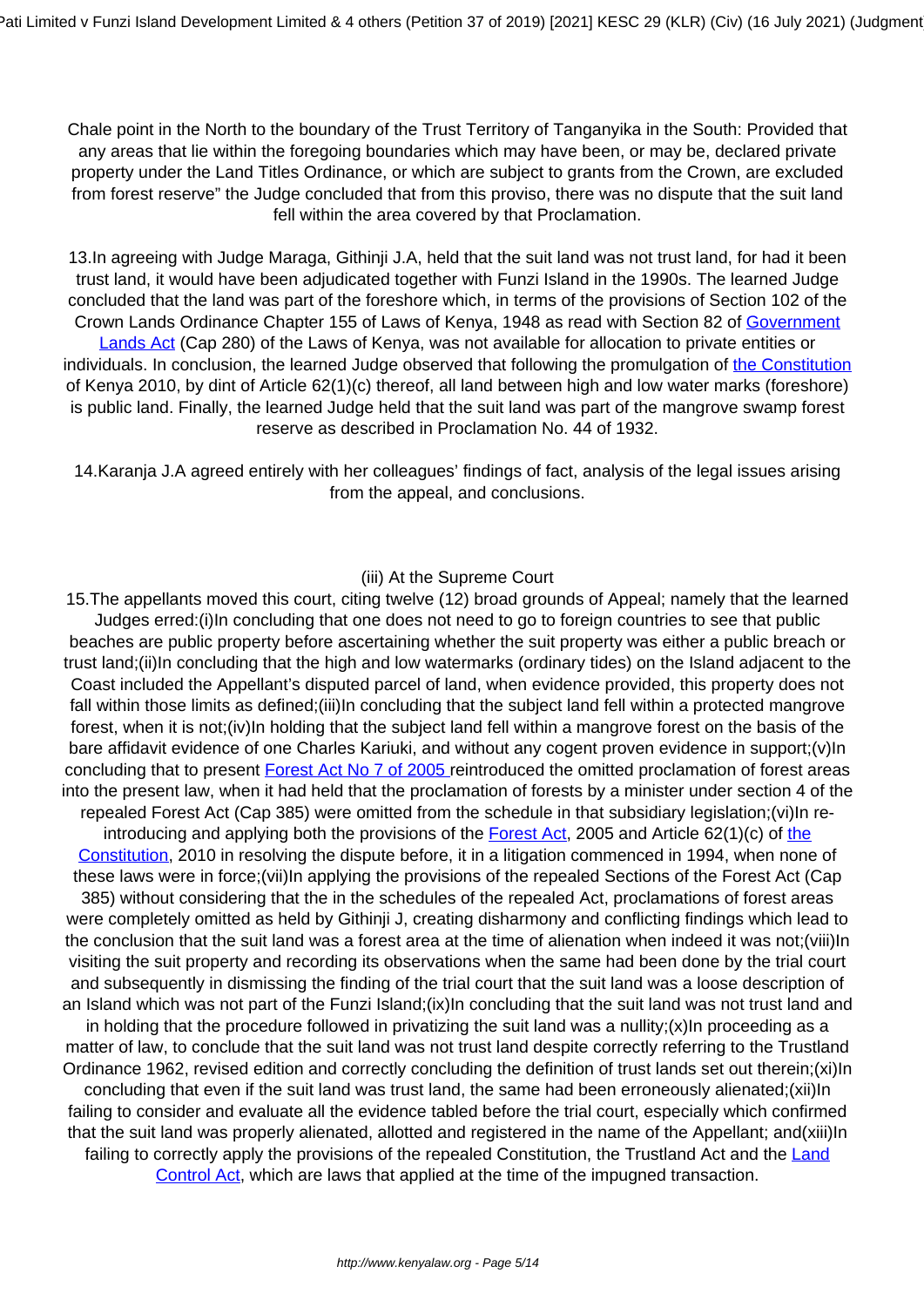16.The Appellant seeks the following reliefs;a.That this appeal be allowed and the Orders of the Court of Appeal, given on the 27th February, 2014 and issued on the 17th February, 2015 all be set aside;b.In its place, there be sustained an Order (s) that the Appellant's suit property was trust land that was correctly alienated and registered in the name of Pati Limited, the Appellant herein;c.The Orders of the High Court given on the 14th October 2004 dismissing the Notice of Motion of the 1st, 2nd & 3rd Respondents as variously Re-Amended up to 30th June 1999 be reinstated; andd.Costs of the Appeal and in the Courts below

## C. Parties' Respective Submissions On The Issue (a) The Appellant's submissions

17.The Appellant's submissions are dated 24th October 2019, and filed on 1st November, 2019. On the first issue framed by this Court, whether the suit land was mangrove forest protected under the Forest Act, the Appellant in its written and oral submissions, contends that the High Court was correct in holding that the subject land was not a Mangrove Forest. In that regard, the Appellant submits that none of the Respondents (1st, 2nd & 3rd) placed before the Court the contents of the Proclamation Number 44 of 1932 which they sought to rely on in their quest to show that the land was a Mangrove Forest. The Appellant claims that even if the said land was a Mangrove Forest in the year 1932, there was no material placed before Court to show that the same was still a Mangrove Forest in 1994, when the Appellant was registered as owner of the parcel of land.

18.The Appellant contends that Proclamation Number 44 of 1932 was not in force in the year 1994 since the same ceased to be of legal force at the advent of the Forests Act Cap 385 of the Laws of Kenya, which replaced the Forest Ordinance Cap 176 of the Laws of Kenya in 1963. It adds that since the Proclamation was made in the year 1932, and since the Respondents failed to state under which law the proclamation was made, it can be presumed that the same was made under the Forests Ordinance (cap 176), which it urges further ceased to have legal effect in 1963.

19.It is the Appellant's submission that the Forests Act, Cap 385 of the Laws of Kenya, omitted all proclamations of forest areas under Section 4, meaning that the Proclamation No. 44 of 1932 contained in the Forest Ordinance Cap 176, revised in 1948, was omitted from the subsidiary legislation of the 1962 edition of the Forests Act. Further, that the revisions made to the Act in 1982 and 1992 also omitted all proclamations which should have been made pursuant to Section 4 of the Act.

20.It is further submitted that Proclamation No. 44 of 1932 was omitted under Section 5 of the Forests Act Cap 385, of the Laws of Kenya, and such, was not part of Kenya's legal system pursuant to Section 23(3) of the [Interpretation and General Provisions Act.](http://kenyalaw.org:8181/exist/kenyalex/actview.xql"actid=CAP.%202) The appellant places reliance on the Interpretation and General Provisions Act, which provides that, where a written law repeals in whole or in part another written law, then unless a contrary intention appears, the repeal shall not revive anything not in force or existing at the time the repeal takes effect. It also relies on the House of Lords holding in John Lemm v. Thomas Alexander Mitchell (1912) AC400 to buttress this submission.

21.The appellant further considers as erroneous, the finding by the Court of Appeal to the effect that, the provisions of Section 5 of the [Revision of Laws Act](http://www.kenyalaw.org:8181/exist/kenyalex/actview.xql"actid=CAP.%201), as read together with Section 65(1)(a) of the [Forest](http://kenyalaw.org/kl/fileadmin/pdfdownloads/Acts/ForestsAct_No7of2005.pdf) [Act](http://kenyalaw.org/kl/fileadmin/pdfdownloads/Acts/ForestsAct_No7of2005.pdf) No 7 of 2005, mean that Proclamation No. 44 of 1932 was in force, at the time of the purported allocation of the suit land. The Appellant adds that, the Forest Act Cap 385, having omitted Proclamation No. 44 of 1932, had stripped the latter, of any legal force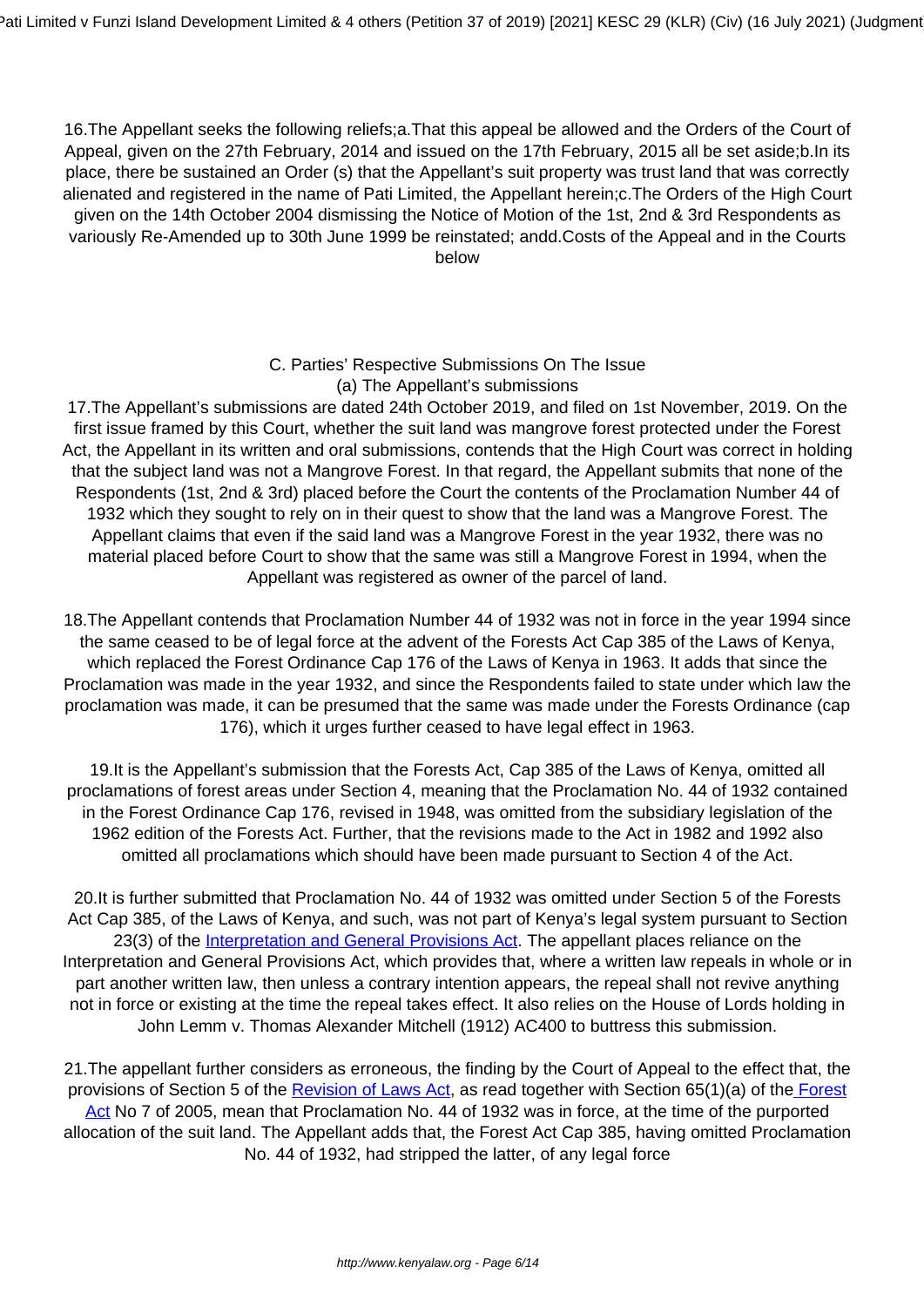22.As to whether the subject land was trust land, the Appellant submits that it is clear from the wording of the Trust Land Actin force on 31st May 1963, the whole of Funzi Island, together with the islets lying to the South were all defined as trust Land. It also agrees with the trial court finding that only the "small Island" in front of the Main Is land is what is referred to as trust land in the Trust Land Act in force in 1963 together with its islets. It therefore faults the Court of Appeal's determination that the suit land did not fall within the definition of Trust land under the Act. The Appellant urges that the learned Judges failed to apply, the golden rule of interpretation by failing to give clear words their ordinary and natural meaning, and for resorting to other extraneous facts and matters not contained in the Trust Land Act, to reach its conclusion. The Case of Duport Steels Limited & others vs Sirs & others [1980] 1 AIIER 529 was cited to support the argument that properly interpreted "the small island" fell within the meaning of trust land, and remained such trust land up to the time of its alienation.

23.On the issue whether the alienation of the suit land was in accordance with the law, while citing Sections 116 and 117 of the repealed Constitution, it is the Appellant's case that, the County Council is empowered to set apart any trust land for use and occupation by any person or persons, which in the opinion of that County Council is likely to benefit the persons ordinarily resident in that area. The Appellant urges that Kwale County Council was consequently empowered to alienate the suit land to Hon. Mwamzandi and subsequently to the appellant. The Appellant submits that the suit land was set apart in accordance with the provisions of Section 117 of the repealed Constitution, and the modalities of allotment and procurement of the consent of the local land control board properly effected. It therefore concludes that all legal procedures were complied with.

24.The Appellant also urges that the 1st, 2nd and 3rd Respondents did not adduce any evidence before the trial Court to prove that its title deed was illegally acquired. The Appellant submits that it was an innocent purchaser of the interests and rights in the suit property for value, and without notice of any defects therein, if any existed which is denied.

25.Finally, the Appellant urges that the suit property was not a Mangrove Forest as at November 1994, when the same was set apart by Kwale County. that the said property was trust land and at that time was properly dealt with as such and that the alienation and consequent registration in the name of the Appellant was regular, legal and properly done in all respects.

#### (b) The 4th and 5th Respondents' submissions

26.The 4th and 5th Respondents filed their joint submissions dated 31st December 2019 on 2nd January, 2020 in support of the Appellant's case. In their written and oral submissions, the 4th and 5th Respondents urge in support of the High Court's decision that the suit property is trust land as provided under Section 114(1) of the repealed Constitution and the Trust Land Actwhich expressly provided that trust land is vested in the County Council within whose jurisdiction it is situated. In that context, they urge that the County Council of Kwale had the power to set apart the land in accordance with the purpose outlined under Section 117 (a), (b) and (c) of the repealed Constitution as well as Section 13 of the Trust Land Act.

27.The 4th and 5th Respondents submit further that the suit land, could be set apart for occupation or use by any individual for a purpose which in the opinion of that County Council, was likely to benefit the person ordinarily resident in that area, or any other area of trust land, in that County Council either by reasons of the use to which the area set apart was to be put, or by reasons of revenue to be derived for rent in respect thereof.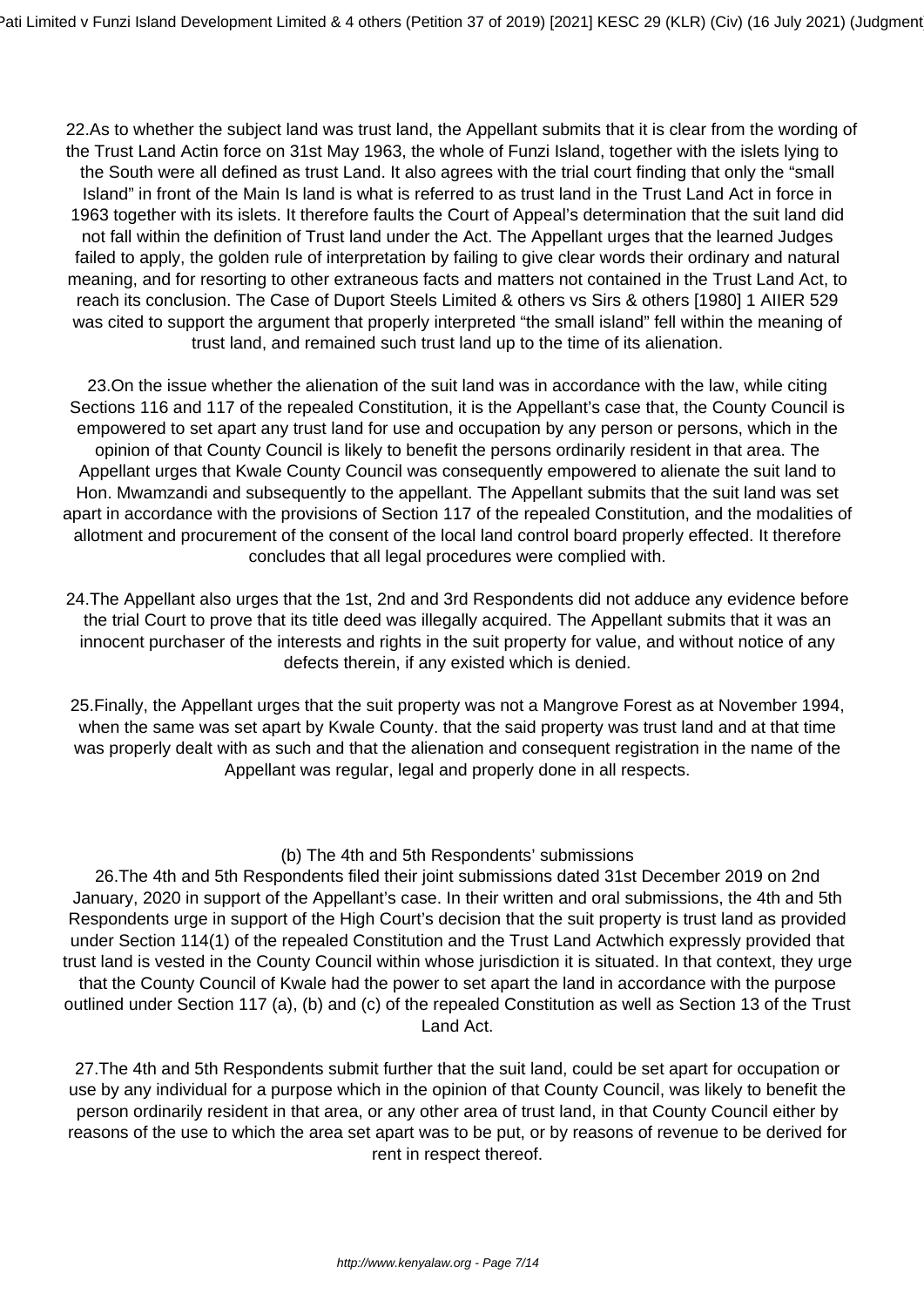28.The Respondents urge further that the suit property was not public land as held by the Court of Appeal and that due process was followed in allocating the same to the Appellants pursuant to the powers vested on the 4th Respondent under Section 117 of the repealed Constitution and Sections 7 and 13 of the Trust Land Act. They urge that letters from the 4th Respondent dated 23rd January 1993, 7th January 1993, the minutes of the Msambweni Land Control Board dated 9th June 1993, and the approval given on the 9th June 1993, and the subsequent letter dated 11th June 1993, confirm that due process was followed in setting apart the suit property. They add that full compensation assessed as Kshs 400,000 in regard to the suit property, was paid as provided for under Section 13(4) of the Trust Land Actand that Gazette Notice No. 3831 published on 8th July 1994, set apart and stipulated the dimensions of the suit land in accordance with sections 13(2)(d) and 7(3) of the Trust Land Act.

29.As to whether the suit property was a Mangrove Forest pursuant to Proclamation No. 44 of 1932, it is the 4th and 5th Respondents' submission, that the issue was introduced by an affidavit that was never produced in Court. They reiterate the Appellant's submissions that Proclamation no. 44 of 1932 was made under the Forest Ordinance cap 176, which was in turn replaced by the Forests Act Cap 385, of the Laws of Kenya. The said Act was revised in 1982, omitting all Proclamations that had delineated "forest areas" under Section 4. They conclude that the Respondent, did not provide substantial evidence to confirm that, the said land was mangrove forest and not trust land.

30.On the alleged issue of fraudulent acquisition of the suit property, the 4th and 5th Respondents submit that, under Section 23 of the repealed [Registration of Tiles Act,](http://kenyalaw.org/kl/fileadmin/pdfdownloads/Acts/RegistrationofTitlesCap281.pdf) for a title to be vitiated on account of fraud, the fraud must be proved against that person to the required standard, and that it must be proved that the person participated in the fraud. To buttress this submission, they cite the Court of Appeal decision in the case of [Kuria Kiarie & 2 Others v. Sammy Magera \[](http://kenyalaw.org/caselaw/cases/view/155879/)2018] eKLR. It is their contention that the alleged fraud or misrepresentation was never proved to the required standard.

## (c) The 1st, 2nd and 3rd Respondents' submissions

31.The Respondents filed their written submissions dated 21st November 2019, on 26th November 2019. They submit both orally and in writing, that Grant No. CR106 issued to the Appellant in respect of the suit land, was never set apart by the 4th Respondent (Kwale County) for the purpose of a boat landing base under the Trust Land Act. They maintain that the whole land comprised in the said Grant was not trust land. It is their contention that, the suit land was a public beach, which is a protected Mangrove Forest, connecting to the main Funzi Island measuring 50 meters wide all along the Island. They submit that pursuant to Gazette Notice No. 3831, the suit land is described as lying along Funzi beach on the Western side of Funzi Island.

32.The Respondents urge that after the said grant was issued to the Appellant under the registration of Titles Act, the latter took over exclusive possession of the Public beach, and converted it to a private beach for its own use thereby displacing the local fishermen, and preventing the 1st, 2nd and 3rd Respondents and all members of the public including the villagers on Funzi Island from gaining any access whatsoever thereto.

33.Contrary to the Appellant's submissions, the Respondents also submit that the suit property is a Mangrove Forest protected under the **Forest Act**, 2005. They urge, that the Forest Ordinance Cap 176 (1948) has not been repealed and is still in force. They maintain that the said Ordinance has neither been, nor could it have been, replaced by the Forests Act, which commenced on 1st March 1942, and only applied to central forests, forests and forest areas in the Nairobi areas and on unalienated Government land.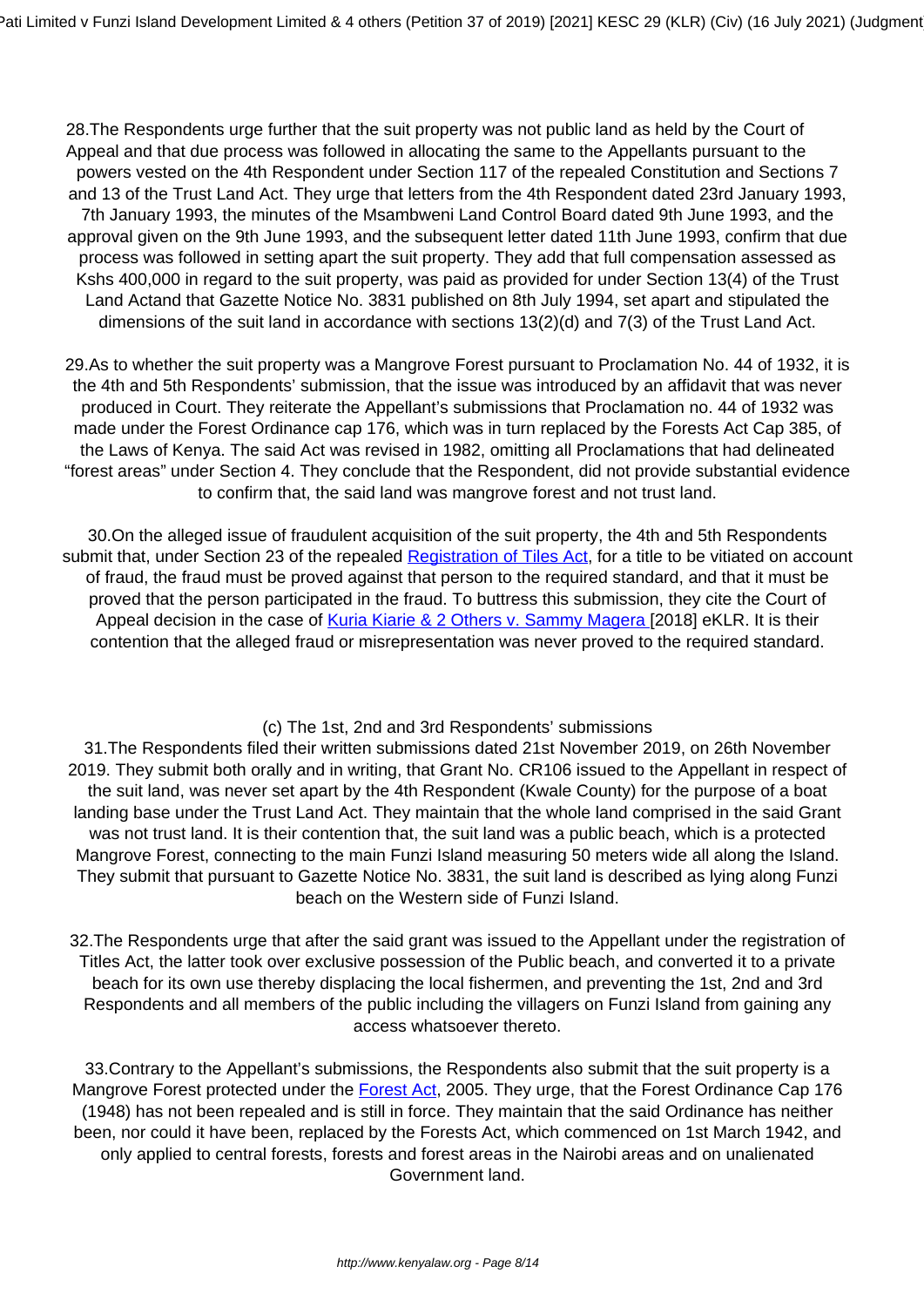34.Further, the Respondents submit that Section 4(1) of the Repealed Forests Act cap 385, of the Laws of Kenya, only applied to declarations made by the Minister by Notice in the Gazette with effect from 1st March 1942, hence it could not have applied retrospectively. They therefore submit that, there is no legal edict indicating that, the Forest areas No. 45 Mangrove Swamp Forest Reserves set out in proclamation No. 44 of 1932 have ever ceased to be such.

35.The Respondents urge that the trial Judge overlooked their submissions in regard to the Forest Ordinance Cap 176 as well as submissions that the Proclamation 44 of 1932 were still in force as at 1994. They contend that both the Forest Act (Cap 385) and The Forest ordinance (Cap 176) came into operation on 1st March 1942, and therefore it is not possible for either of the two legislations to replace the other. The Respondents further urge that that The Forest Ordinance has been expressly referred to and applied to the Forest Act (Cap 385) as subsidiary legislation and hence cannot have been replaced by the latter Act.

36.It is their submission that The Forest ordinance was revised in 1948, but under Section 4 of the Ordinance, forest areas are maintained since the main purpose of the said Ordinance, was to amend and consolidate the laws relating to forests. Furthermore, they submit that Section 5 of the Revision of Laws Act has not been implemented in respect to the Forest Ordinance, contrary to the Appellant's arguments. In their view, the Proclamations made under Section 4 of The Forests Ordinance (Cap 176), have not been omitted by virtue of Section 5 of The Revision of Laws Act and are therefore still in force. They submit that both laws have co-existed as laws of Kenya until the Forest Act (Cap 385) was repealed but the Ordinance still remains in force to date.

37.Additionally, the Respondents urge that, both the beach and the Mangrove Swamp, are in between the high and low watermark as both these areas are usually flooded and sub-merged during high spring tides. Finally, the Respondents submit that, Proclamation No. 44 of 1932 has not been omitted by the Subsidiary Legislation in the Forests Act, and that the suit property remains a Mangrove Forest protected under the Forest Ordinance, as read with L.N 174 of 1964 and the [Forests Act,](http://kenyalaw.org/kl/fileadmin/pdfdownloads/Acts/ForestsAct_No7of2005.pdf) 2005.

38.As to whether the suit property is trust land, the Respondents submit to the contrary. They urge that although the suit property is situated within the jurisdiction of the County Council of Kwale within the area described as Trust Land, the same could not have been vested in the Council nor could it be set apart under Part IV of the Trust Land Act, as the area where it is situate was a public beach and a Mangrove Swamp Forest Reserve under proclamation 44 of 1932 as read with L.N 174 of 1964.

39.The 1st, 2nd and 3rd Respondent further submit that since the suit property is not trust land, any allocation of the same to the Appellant was illegal. They maintain that Gazette Notice 3831 was defective since the land referred to therein, had not been set apart in accordance with the provisions of Part IV of the Trust Land Act. The Respondents add that the suit land was never surveyed as required by the law. This omission led to an unwarranted increase in size of the same from 0.7 Ha to 3.126 Ha, as at the time the Grant was made in favour of the Appellant.

40.They add that there is no specification of the compensation date in the Gazette Notice, as required by Sections 7(4), 9 and 13(4) of the Trust Land Act, and neither is there proof that the land was initially allocated to Hon. Mwamzandi, as the letter of allotment dated 27th July 1994, was issued to the Appellant. It is their argument that the absence of this crucial evidence, confirms that there was no formal transfer of the suit land to the Appellant.

41.Consequently, the 1st to 3rd Respondents urge that should the Court hold that the land was initially trust land, then it should find that the same was not legally allocated to Hon. Mwamzandi who allegedly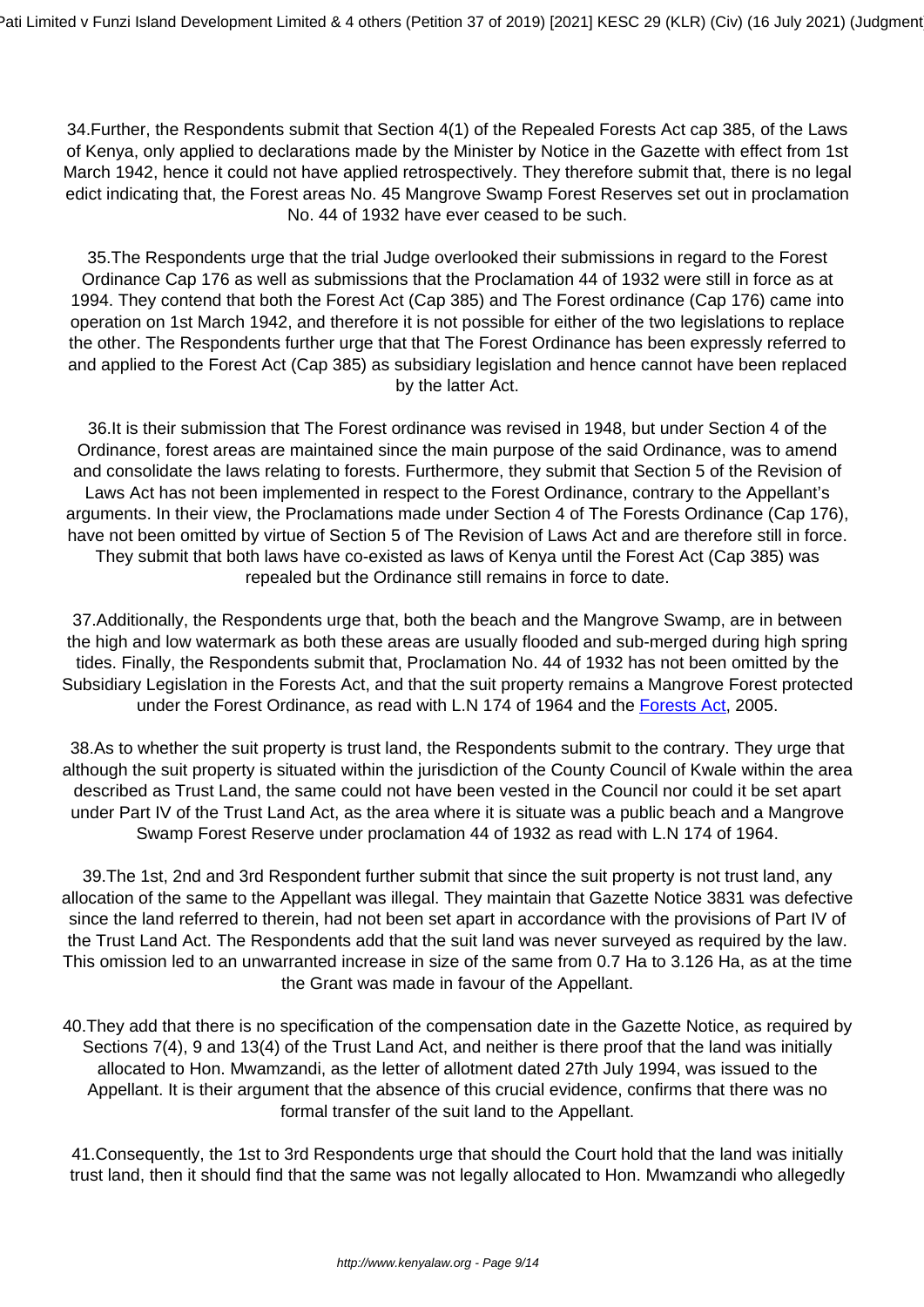re-allocated it to the Appellant.

## D. Analysis

42.The central issue for determination in the Petition before Court is the legal status of the suit land. The appellant argues that the suit land is not a forest reserve, as Proclamation No. 44 of 1932 relied on by the 1st to 3rd respondents to contend that the suit land was a mangrove forest, ceased to have effect after the Forests Act (Cap 385, Laws of Kenya) came into effect and omitted the content of the Proclamation.

43.The 4th and 5th respondents argue that no conclusive evidence had been placed on record to show that the suit land was part of a mangrove forest reserve. It is urged that the same is Trust land within the meaning of Sections 114(1) and 115(1) of the retired Constitution as read with Section 2 of the Trust Land Act, Cap 288 of the Laws of Kenya (repealed). They add that the suit land was vested in the Council by virtue of Section 115(1) of the retired Constitution and that the Council had jurisdiction to set aside and alienate it.

44.The 1st to 3rd respondents on the other hand, urge that the suit land was at all times a mangrove forest and not trust land. They rely on the provisions of the Forest Ordinance Cap 176, Proclamation No. 44/32 and Kenya Independence Order-in-Council Legal Notice No. 174 of 1964, to urge that the suit land was declared a mangrove forest protected under the Forest Act. The respondents further rely on the sworn affidavit of Charles Kariuki, the Forests Officer at Buda Forest Station at Msambweni, to urge that the suit land is a protected forest area, declared in Legal Notice No. 174 of 1963 and Proclamation No. 44 of 32. It is added that the Proclamation was made under the Forests Ordinance Cap 176 (1948) which has not been repealed to date.

45.In the alternative, the respondents urge that, even if the Court was to find that the suit land was indeed trust land, which the Council had authority to alienate, the alienation was irregular. It is contended that contrary to Section 7 of the Trust Land Act, Cap 288, Laws of Kenya (repealed), the suit land was not surveyed and no Notice of the date for applications for compensation was given. It is also the respondent's argument that the Letter of Allotment refers to the un-surveyed land as comprising approximately 0.7 of a hectares, while the land eventually allocated was 3.126 hectares, which is ultra vires the provisions of Section 7(2)(a) and (3) of the Trust Land Act. It is also contended that since Gazette Notice No. 3831 of 1994 did not specify the date for submission of applications for compensation, none were consequently made. A further ground relied on to support the assertion that the land was irregularly allotted, is that only land registered under the [Registered Land Act](http://kenyalaw.org/kl/fileadmin/pdfdownloads/Acts/RegisteredLandActCap300.pdf) Cap 300, Laws of Kenya (repealed), would, by dint of Section 2(d) thereof, be available for setting aside by virtue of Sections 117 and 118 of the former Constitution. The respondents urge that the Grant in this case was issued under the Registration of Titles Act (repealed), which has no similar provision. It is urged that contrary to the provisions of Gazette Notice No. 3831 of 1994, and the conditions on Grant No. 106, the suit land has not been put to use for the purpose for which it was allocated, that is, as a boat landing base, but instead, the appellant has constructed a five-star hotel on it for individual commercial gain.

#### (a) **Forest or Trustland"**

46.For us to determine the legal status of the suit land herein, we have to revisit the laws relied upon by the parties in support of their divergent submissions.

47.The Forests Ordinance Cap 176 was enacted to amend and consolidate the law relating to Forests in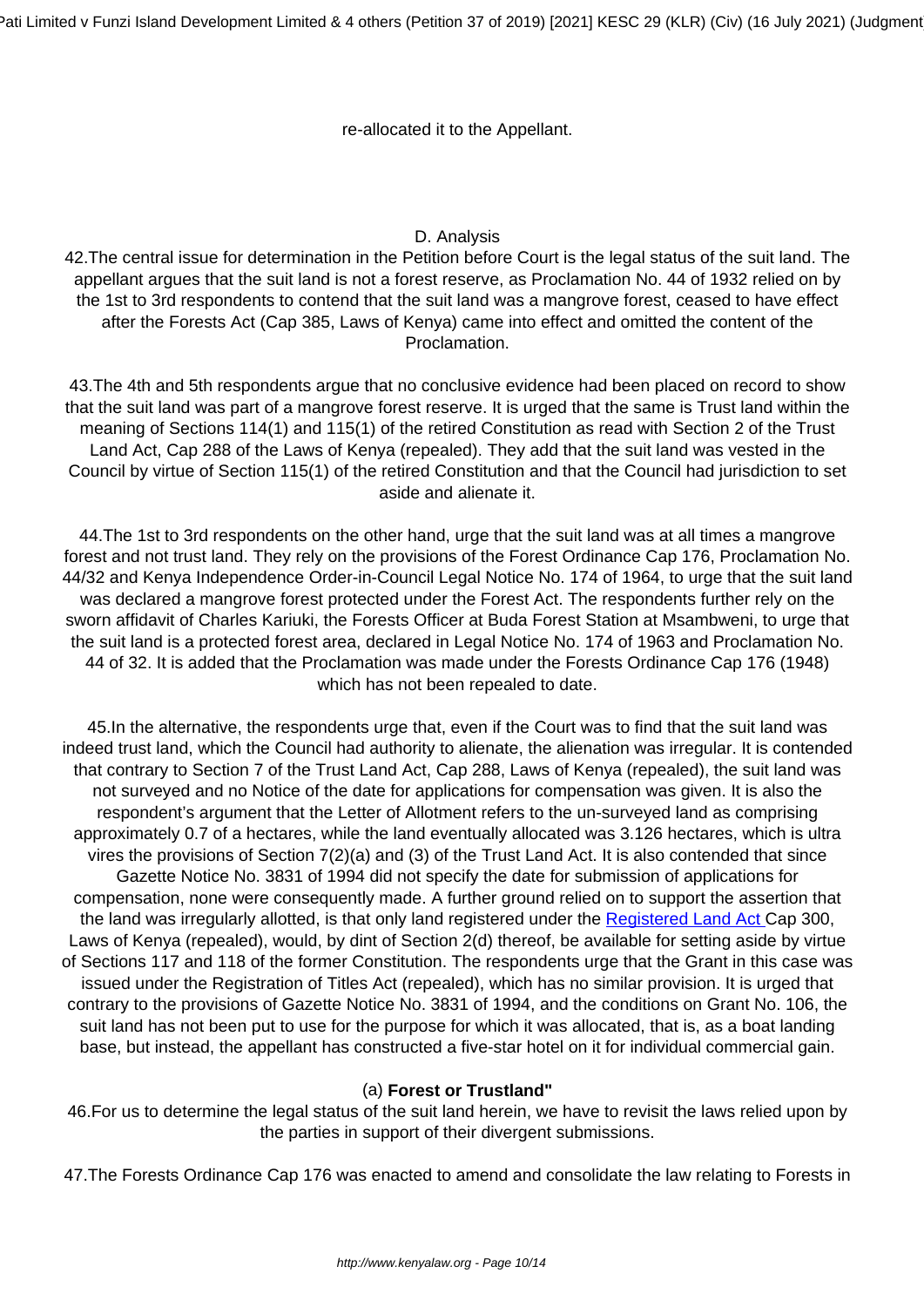Kenya. Section 4 of the Ordinance provided that;"'The Governor-in-Council may from time to time, by proclamation in the Gazette, declare any unalienated and unreserved Crown Land and, subject to the provisions of the Natives Lands Trust Ordinance, any area in any native land to be forest area and may in like manner declare that any forest area or any part thereof shall cease to be a forest area.'Further, Section 5 provided that:"'The Governor-in-Council may from time to time, by proclamation in the Gazette, declare any forest area or any part thereof to be a demarcated forest.'

48.By Proclamation No. 44 of 1932, mangrove swamp forest reserves were declared as follows;"'All land between high water and low water marks (ordinary spring tides) in the localities as described below, viz on the mainland and islands adjacent to the coast from Chale Point in the North, to the boundary of the Trust Territory of Tanganyika in the South.Provided that any areas that lie within the foregoing boundaries which may have been, or may be, declared private property under Crown, are excluded from the forest reserves.'

49.Subsequently, Legal Notice No. 174 of 1964 was issued by the then Minister for Natural Resources, in consultation with the then National Forest Authority, declaring all central forests situated in various districts in Kenya. It is worth noting that the Legal Notice makes pointed references to various Proclamations made between 1932 to 1960s, declaring various pieces of land central forest areas in Kenya.

50.In this Legal Notice, Mangrove swamp forests in Mombasa, Kwale, Lamu and Kilifi Districts were declared as comprising;"Those pieces of land approximately 111.366 acres, situated between the high and low water marks on the coast of Kenya, which were declared to be forest areas by Proclamation No 44 of 1932."

51.The Forest Act Cap 385 was enacted in 1942 and revised last in 2012. It was an Act of Parliament to provide for the establishment, control and regularization of central forests, forests and forest areas in the Nairobi area and on unalienated Government land. Section 4 of the Act provided that;"'The Minister may from time to time, by notice in the gazette declare any unalienated Government land to be a forest area; declare the boundaries of a forest and from time to time alter those boundaries and declare that the boundaries shall cease to be a forest area……'

52.In its Subsidiary Legislation, the Act provides that, 'all proclamations under Section 4 are omitted, by virtue of Section 5 of the Revision of the Laws Act.' Section 5 of the [Revision of the Laws Act C](http://www.kenyalaw.org:8181/exist/kenyalex/actview.xql"actid=CAP.%201)ap 1 provides as follows;'There may be omitted from Laws of Kenya–a.Annual appropriation Actb.Specific loan or specific loan guarantees Actsc.Any act which, in the opinion of the Attorney-General, is-i.of temporary effect; orii.of local or limited application; oriii.of application only to a time pastd.Any Constitution of Kenya (Amendment) Act or provisions in such Act which does not become incorporated in [the Constitution](http://kenyalaw.org:8181/exist/kenyalex/actview.xql"actid=Const2010); e. Any Act which in the opinion of the Attorney General ought to be temporarily omitted by reason of-i.proposed substantial amendment to the Act or subsidiary legislation made thereof; orii.the proposed making of a substantial quantity of new subsidiary legislation thereunder;iii.the Act in question not yet being in force at the time of a given revision

53.The Forest Act Cap 385, Laws of Kenya was repealed by the [Forest Act](http://kenyalaw.org/kl/fileadmin/pdfdownloads/Acts/ForestsAct_No7of2005.pdf) No. 7 of 2005 while the latter was repealed by the Forest Conservation and Management ActNo. 34 of 2016.

54.The appellant relies on the provisions of the Forest Act, Cap 385 as read with its Subsidiary Legislation and Section 5 of the [Revision of Laws Act,](http://www.kenyalaw.org:8181/exist/kenyalex/actview.xql"actid=CAP.%201) set out above, to urge that Proclamation No. 44 of 1932 ceased to have effect after the enactment of the Forest Act Cap 385, as the latter omitted the content of the Proclamation. However, it should be noted that Proclamation No. 44 of 1932 was not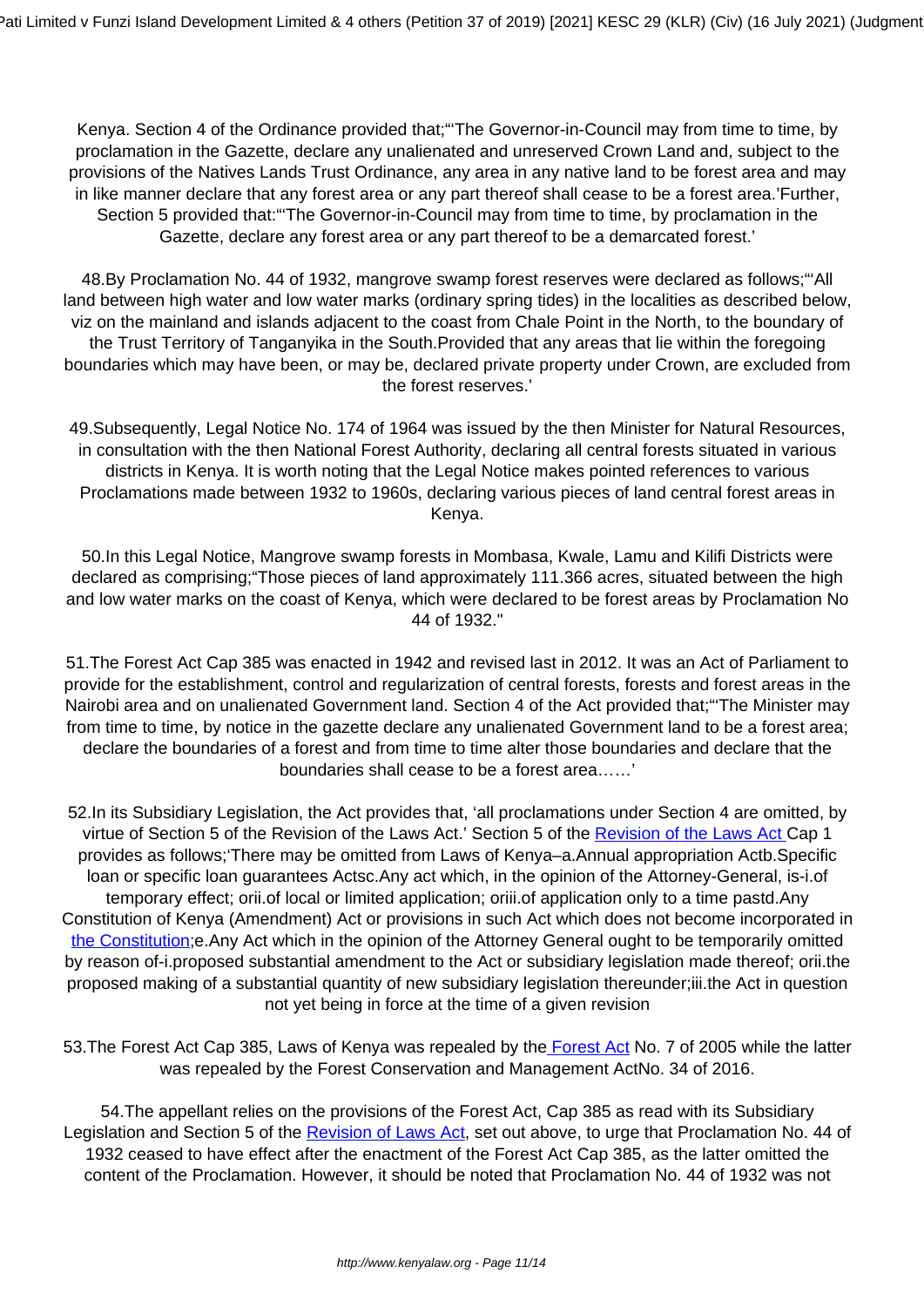made under the Forest Act Cap 385. The Proclamation was made under the Provisions of the Forests Ordinance Cap 176, which is not one of the laws repealed by the Forest Act Cap 385, the [Forest Act](http://kenyalaw.org/kl/fileadmin/pdfdownloads/Acts/ForestsAct_No7of2005.pdf) No 7 of 2005 or the [Forest Conservation and Management Act](http://www.kenyalaw.org:8181/exist/kenyalex/actview.xql"actid=No.%2034%20of%202016) No. 34 of 2016. Of significance, is the fact that the Minister, never degazetted the suit land as a mangrove forest. A clear reading of Section 5 of the Revision of Laws Act, leaves no doubt that Proclamation No. 44 of 1932 could not have formed part of the contents of that which was omitted by Section 4 of the Forests Act, Cap 385 of the Laws of Kenya.

55. Besides, the [Forests Act N](http://kenyalaw.org/kl/fileadmin/pdfdownloads/Acts/ForestsAct_No7of2005.pdf)o 7 of 2005 at Section 65 and the [Forest Conservation and Management](http://www.kenyalaw.org:8181/exist/kenyalex/actview.xql"actid=No.%2034%20of%202016) [Act N](http://www.kenyalaw.org:8181/exist/kenyalex/actview.xql"actid=No.%2034%20of%202016)o. 34 of 2016 at Section 77, provide (d) that, notwithstanding the repeal of the preceding Act, 'any land which, immediately before the commencement of the subsequent Act was a forest or nature reserve under that Act, shall be deemed to be a state or local authority forest or nature reserve, as the case may be, under the succeeding Act.' Section 77 of the [Forest Conservation and Management Act](http://www.kenyalaw.org:8181/exist/kenyalex/actview.xql"actid=No.%2034%20of%202016) specifically sets out that all gazetted or land registered as a forest reserve in its Third Schedule or under any other relevant law shall be deemed to be a public forest under the Act. The Third Schedule identifies mangrove swamp forests as land declared under Notice No. 44 of 1932. Although the word 'Proclamation' is not used, we have no doubt that the 'Notice' referred to, can only be "Proclamation No. 44 of 1932". The conclusion to which we must therefore arrive, is that the legal status of mangrove forests as declared in Proclamation No. 44 was saved by the Third Schedule of the Forest Conservation and Management Act.

56.Having so found, the next issue that we must determine is whether, the suit land falls within the frontiers identified in Proclamation No 44 of 1932. The Proclamation describes a mangrove forest as;"All land between high water and low water marks (ordinary spring tides) in the localities as described below, viz …..on the mainland and islands adjacent to the coast from Chale Point in the North, to the boundary of the Trust Territory of Tanganyika in the South."

57.The 1st to 3rd respondents urge that the suit land is between the high and low watermarks and is therefore, a mangrove forest. The appellant disputes this assertion. However, at paragraph 13 of the affidavit sworn by its Managing Director, Alessandro Torriani on 13th January 1995, a concession is made of the fact that 'the suit land floods and becomes completely submerged only at very high tides about twice a year.'

58.The status of the suit land is first and foremost a matter of law and as declared in Proclamation No. 44 of 1932, and subsequently in Legal Notice No. 174 of 1964, the said land is situated between the high and low water-mark on the Coast of Kenya. The inescapable conclusion is that the suit land falls within the frontiers of what constitutes a mangrove forest as per the Proclamation. The same could therefore, not have been available for allocation within the meaning of the retired Constitution or the Trust land Act. This was a mangrove forest which has never ceased to be such, not because (as submitted by the first respondent, and wrongly so in our view) the Ordinance under which the Proclamation creating it is still part of the Law of Kenya, but because its status as a forest was saved by the [Forest Conservation and](http://www.kenyalaw.org:8181/exist/kenyalex/actview.xql"actid=No.%2034%20of%202016) [Management Act.](http://www.kenyalaw.org:8181/exist/kenyalex/actview.xql"actid=No.%2034%20of%202016)

#### (b) Was the Suit Land, Trust Land" And if so, was it legally set apart"

59.Assuming for purposes of argument that the land in question was Trust land, we have to determine whether the same was regularly set apart, in accordance with the applicable law at the time.Section 114 (1) of the retired Constitution defined Trust land to include:(a)land which is in the Special Areas (meaning the areas of land the boundaries of which were specified in the First Schedule to the Trust Land Actas in force on 31st May, 1963,) and which on 31st May, 1963 vested in the Trust Land Board by virtue of any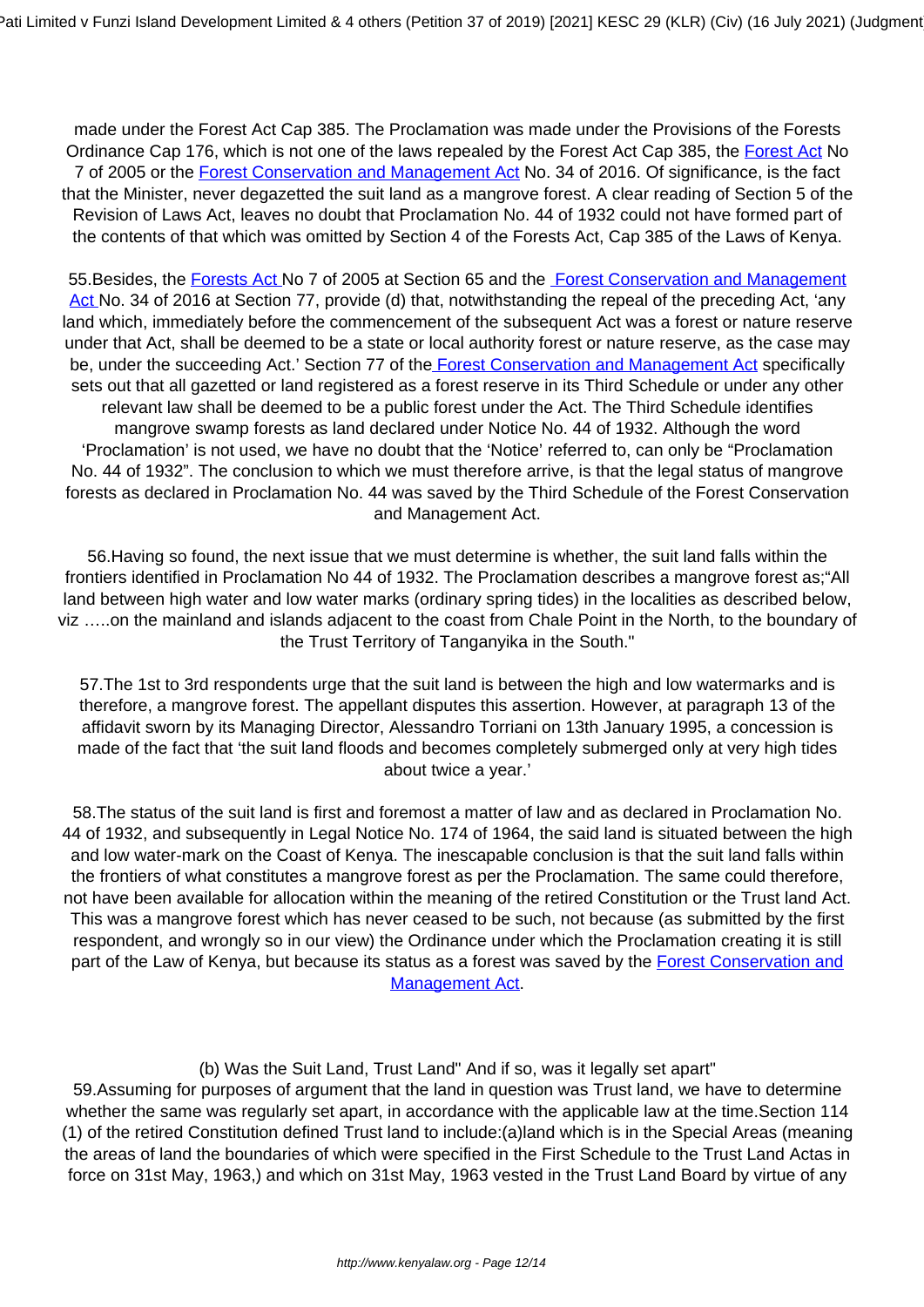law or registered in the name of Trust land board;(b)the areas of land that were known before 1st June, 1963 as Special Reserves, Temporary Special Reserves, Special Leasehold Areas and Special Settlement Areas and the boundaries of which were described respectively in the Fourth, Fifth, Sixth and Seventh Schedules to the Crown Lands Ordinance as in force on 31st May, 1963, the areas of land that were on 31st May, 1963 communal reserves by virtue of a declaration under section 58 of that Ordinance, the areas of land referred to in section 59 of that Ordinance as in force on 31st May, 1963 and the areas of land in respect of which a permit to occupy was in force on 31st May, 1963 under section 62 of that Ordinance; and(c)land situated outside the Nairobi Area (as it was on 12th December, 1964) the freehold title to which is registered in the name of a county council or the freehold title to which is vested in a county council by virtue of an escheat:Provided that Trust land does not include any estates, interests or rights in or over land situated in the Nairobi Area (as it was on 12th December, 1964) that on 31st May, 1963 were registered in the name of the Trust Land Board under the former Land Registration (Special Areas) Ordinance.

60.By virtue of Section 115 of the retired Constitution, all Trust land within the jurisdiction of any County Council, is vested in the Council for the benefit of the persons ordinarily resident on that land. However, this Section excludes any body of water that immediately before 12th December 1964 was vested in any person or authority, or any mineral oils.

61.According to Section 116 of the retired Constitution, 'A County Council could, in such manner and subject to such conditions as may be prescribed by or under an Act of Parliament, request that any law to which this subsection applies shall apply to an area of Trust land vested in that County Council, and when the title to any parcel of land within that area is registered under any such law otherwise than in the name of the County Council, it shall cease to be Trust land. The laws to which this proviso applied were; the Land Consolidation Actand the Land Adjudication Act, and any other law permitting the registration of individual titles to estates, interests or rights in or over land that, immediately before registration, was Trust land (except so far as the law permitted the registration of estates, interests or rights vested in persons or authorities for whose use and occupation the land had been set apart.

62.In accordance with Sections 117 and 118 of the retired Constitution, a County Council had the power to set apart an area of Trust land for use and occupation by a public body or for purposes specified therein. Of significance to the issue before us, is Section 117 (1) (c) which provided that the Council could set apart an area of trust land for use and occupation by "any person or persons for a purpose which in the opinion of that county council is likely to benefit the persons ordinarily resident in that area or any other area of Trust land vested in that county council, either by reason of the use to which the area so set apart is to be put or by reason of the revenue to be derived from rent in respect thereof". Even then, a county council could only set apart an area of Trust land pursuant to an enabling Act of Parliament, to wit, the Trust land Act. In line with Sections 117 and 118 of the retired Constitution, the Trust Land Act Cap 288 (repealed) was enacted, as an Act of Parliament to make provision for Trust land. Part IV of the Act provided for setting apart of Trust land.

63.Having set out the law regulating the setting aside of trust land, and supposing the suit land in this matter was trust land, was the setting aside in accordance with the law in place at the time" The answer to this question is in the negative, due to the following uncontroverted findings of law and fact. Firstly, the Gazette Notice No. 3831 of 1994 specified the size of the land set apart as comprising approximately 0.7 of a hectare. However, the land ultimately set apart and allocated to the appellant was 3.126 hectares. There is no further Notice on record in respect of the change of size of the suit land. By the same token, the Msambweni Land Control Board, gave Consent to set apart 0.7 of an hectare of land, yet there is no further Consent from that Board, for the change of the acreage to 3.126 hectares. Thirdly, contrary to the requirement under Section 7(3) of the Trust Land Act (repealed), Gazette Notice No. 3831 of 1994 did